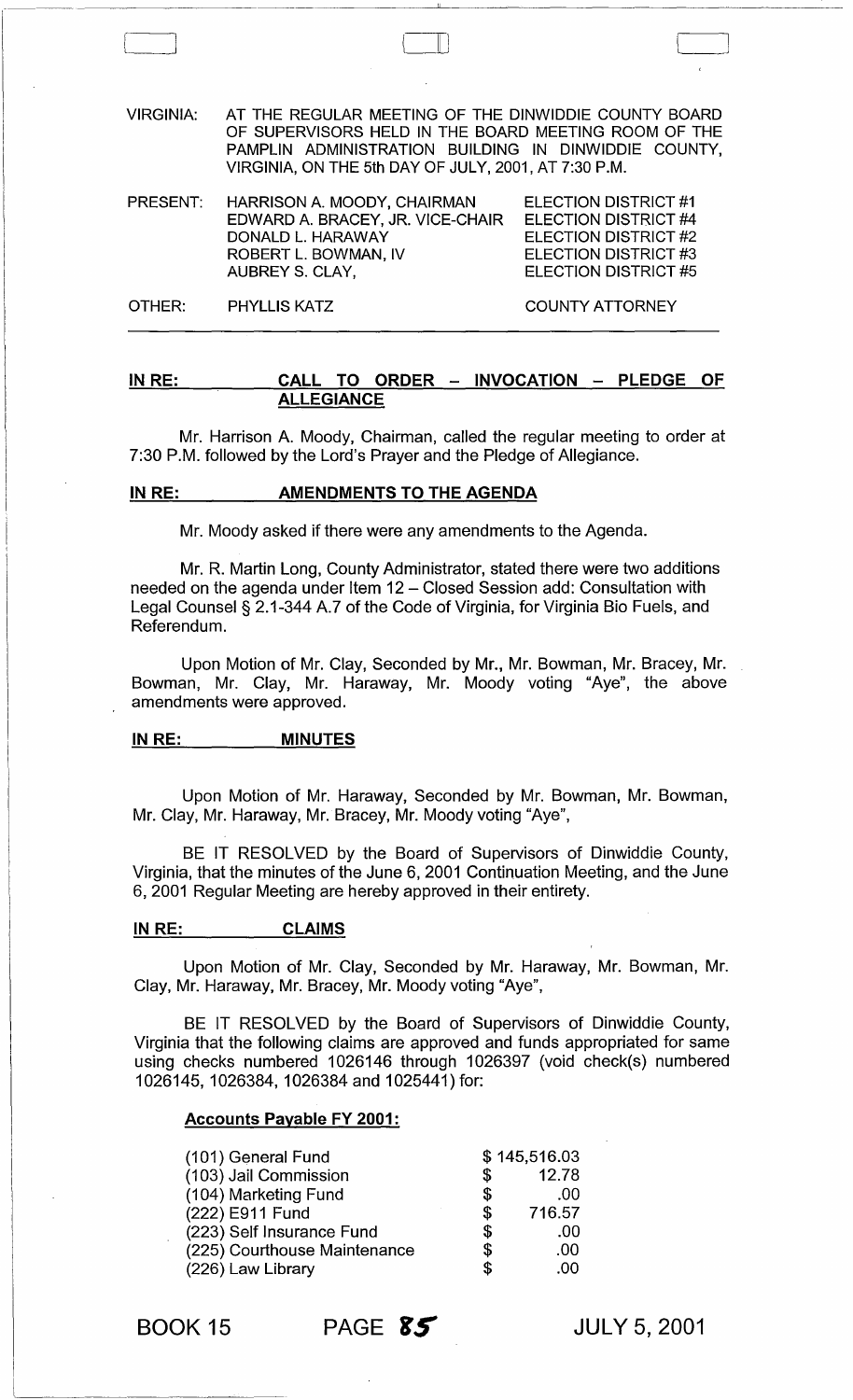| (228) Fire Programs & EMS<br>(229) Forfeited Asset Sharing<br>(304) CDBG Grant Fund<br>(305) Capital Projects Fund<br>(401) County Debt Service                                                                                                                                                                             | \$<br>1,936.00<br>\$<br>\$<br>502.85<br>3,532.24<br>\$<br>35,682.99<br>\$<br>.00                                                   |
|-----------------------------------------------------------------------------------------------------------------------------------------------------------------------------------------------------------------------------------------------------------------------------------------------------------------------------|------------------------------------------------------------------------------------------------------------------------------------|
| <b>TOTAL</b>                                                                                                                                                                                                                                                                                                                | \$<br>187,899.46                                                                                                                   |
| <b>Accounts Payable FY 2002:</b>                                                                                                                                                                                                                                                                                            |                                                                                                                                    |
| (101) General Fund<br>(103) Jail Commission<br>(104) Marketing Fund<br>(222) E911 Fund<br>(223) Self Insurance Fund<br>(225) Courthouse Maintenance<br>(226) Law Library<br>(228) Fire Programs & EMS<br>(229) Forfeited Asset Sharing<br>(304) CDBG Grant Fund<br>(305) Capital Projects Fund<br>(401) County Debt Service | \$<br>78,138.50<br>\$\$\$\$\$\$\$\$\$\$\$<br>.00<br>.00<br>.00<br>.00<br>.00<br>.00<br>.00<br>.00<br>.00<br>.00<br>\$<br>63,202.99 |
| <b>TOTAL</b>                                                                                                                                                                                                                                                                                                                | 141,341.49<br>\$                                                                                                                   |
| <b>PAYROLL - FY 2001:</b>                                                                                                                                                                                                                                                                                                   |                                                                                                                                    |
| (101) General Fund<br>(304) CDBG Grant Fund                                                                                                                                                                                                                                                                                 | \$385,325.26<br>\$<br>3,271.03                                                                                                     |
| <b>TOTAL</b>                                                                                                                                                                                                                                                                                                                | \$<br>385,596.29                                                                                                                   |

#### IN RE: CITIZEN COMMENTS

The following citizens signed up to comment.

- 1. Ms. Geri Barefoot, 7411 Frontage Road, came before the Board requesting a resolution be adopted prohibiting the excavation of rock on a 386 acre parcel of land owned by George Ragsdale. She also asked for the immediate resignation of Gilbert Wood from the Planning Commission.
- 2. Mr. Herbert Kirks, 24597 Smith Grove Road, Petersburg, Virginia, appeared before the Board concerning the proposed rock quarry also. He stated his family for 6 generations has lived in the same community and he would like for his grandchildren to have the same opportunity. He stated he did not want a rock quarry in his back yard. His concerns were their property value, travesty, and the historical meaning of that area. He told the Board he could not express all of his concerns in 3 minutes. Continuing he stated the Board has been entrusted to do what is right for the citizens.
- 3. Mr. Moody stated the Board knows the rock quarry is rumored but as of yet, they are not aware of an application. Continuing he explained there is a long process for any application to get approval. As a part of this process there will be Public Hearings before the Planning Commission and the Board of Supervisors and Citizens will be allowed to express their concerns.

IN RE: **GYPSY MOTH PROGRAM**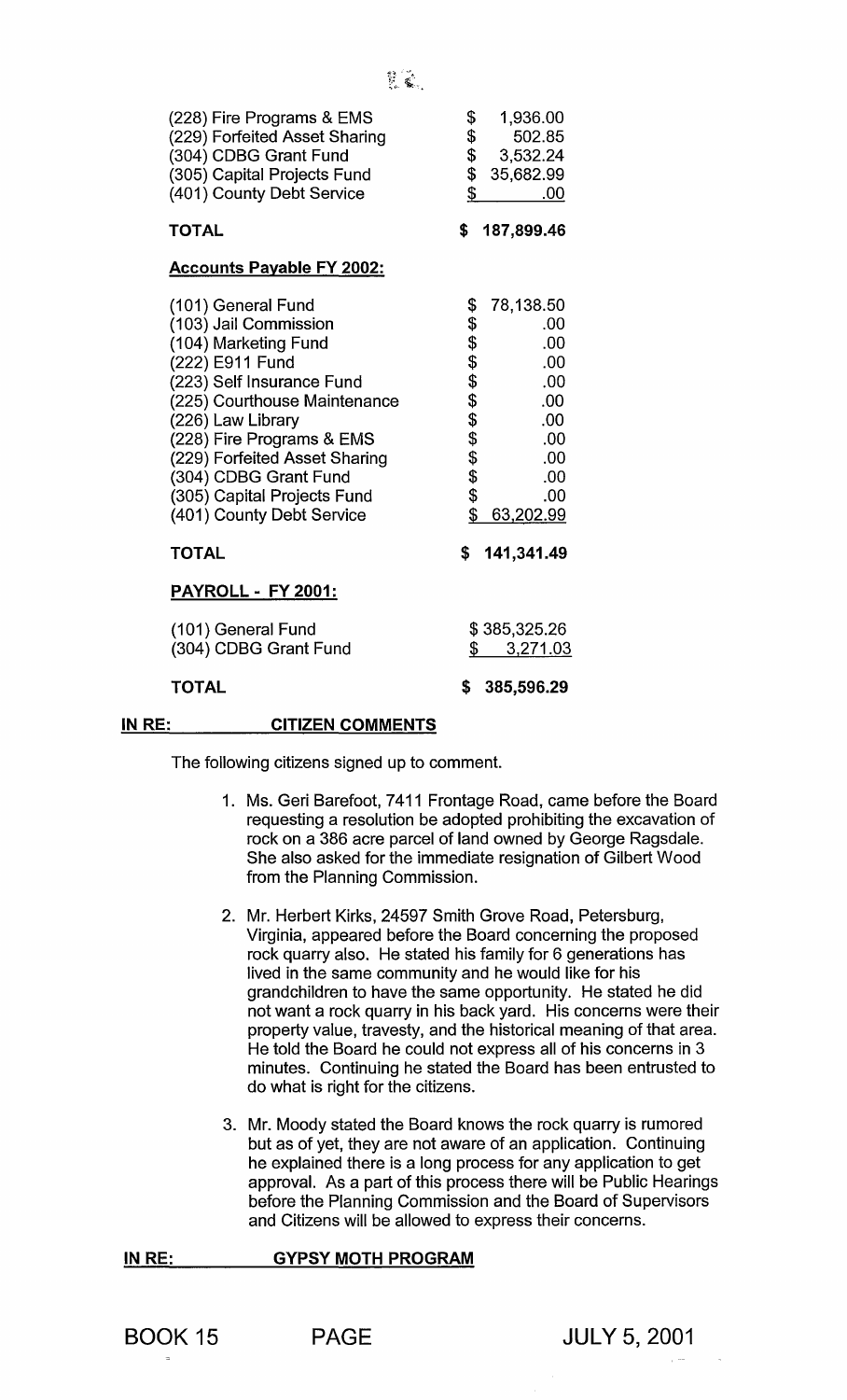Ms. Heather Sneade, Department of Forestry, came before the Board stating she asked to be allowed to speak tonight not to have the Board spend any money, nor to have any action taken, but to give information to use in making future decisions.

 $\sqcup$  .

As you may have noticed Gypsy Moths have become a hot topic with the media lately with reports of neighboring counties having severe outbreaks. Here in Dinwiddie we currently have five confirmed spots of Gypsy Moth activity. These spots range in size from two or three yard trees to a few acres of surrounding forest. They are here in the county and it is an issue you will be faced with at some time in the future. For this reason she stated she would like to give a brief overview of what the Gypsy Moth is and what it can do so that when called upon to face this issue you will be well prepared.

The Gypsy Moth was introduced into the United States in 1869 by a scientist in Boston, Massachusetts who was trying to breed a better silk worm. The Gypsy Moths had been brought over from Europe for this experiment and somehow they managed to escape. It took 20 years for the Moths to build up to a large population, but since that time they have been spreading quickly throughout the Eastern U.S. Some scientists have estimated that, based on the tree species, there is the potential for them to spread all the way to Florida.

The Gypsy Moth has two major life states, moths and caterpillars. The moths mate in July, lay their eggs, and hatch the following spring. Around April or May when the eggs do hatch the Gypsy Moth is in its caterpillar stage. They then pupate, or go into cocoons, around June. In July they emerge as moths once again.

The Gypsy Moth has been called the "most important hardwood defoliator in North America", but it is also able to attack conifers. They prefer Oaks to any thing else, and White Oaks, like many people have in their yards, are their favorite. The caterpillars are the ones that do all the damage. They feed on the leaves until only the larger veins remain. They are messy eaters, leaving crumbs of leaves scattered around the base of the tree. This defoliation causes reduced tree growth, increased susceptibility to other insects, diseases, and fungal infections, and possibly death of the tree. This damage in turn causes increased fire danger from all the dead trees, decreased wildlife value from lack of food producing trees, decreased aesthetic value from the leaf crumbs, egg masses and pupae cases, and potential danger to homes and property from dead limbs and trees falling.

The Gypsy Moth usually will not spread more than about 1 mile per year with out "help". The problem is that people tend to help them spread with out even knowing it. The caterpillars, egg masses, or pupae cases may hitch rides on cars, campers, firewood or any other items brought back from infested areas. And you don't have to travel far to pick them up. Recently, she said she went to the Northern end of the county to look at a spot and she stood under an infested tree for about 15 minutes. When she got home she had a caterpillar crawling on her. If she had not known to destroy it this could have made the sixth spot in the County.

When introduced into North America the Moth had no natural predators to keep the moths in check. This has caused a race to find a control method that is useful and widely available. Now there are some parasites and a virus that may help lower large populations, but have not been effective on new spots. There has also been some research into sterilization and hormone use, but it is not fully tested yet. Another possible control method is to reduce the percent of favored tree species. This is not very feasible since the caterpillars feed on such a wide range of species found here. The most widely used control technique is insecticide application. This is best done by aerial application. The problem is it is expensive and federal funding can only be obtained for blocks of 15 acres or more.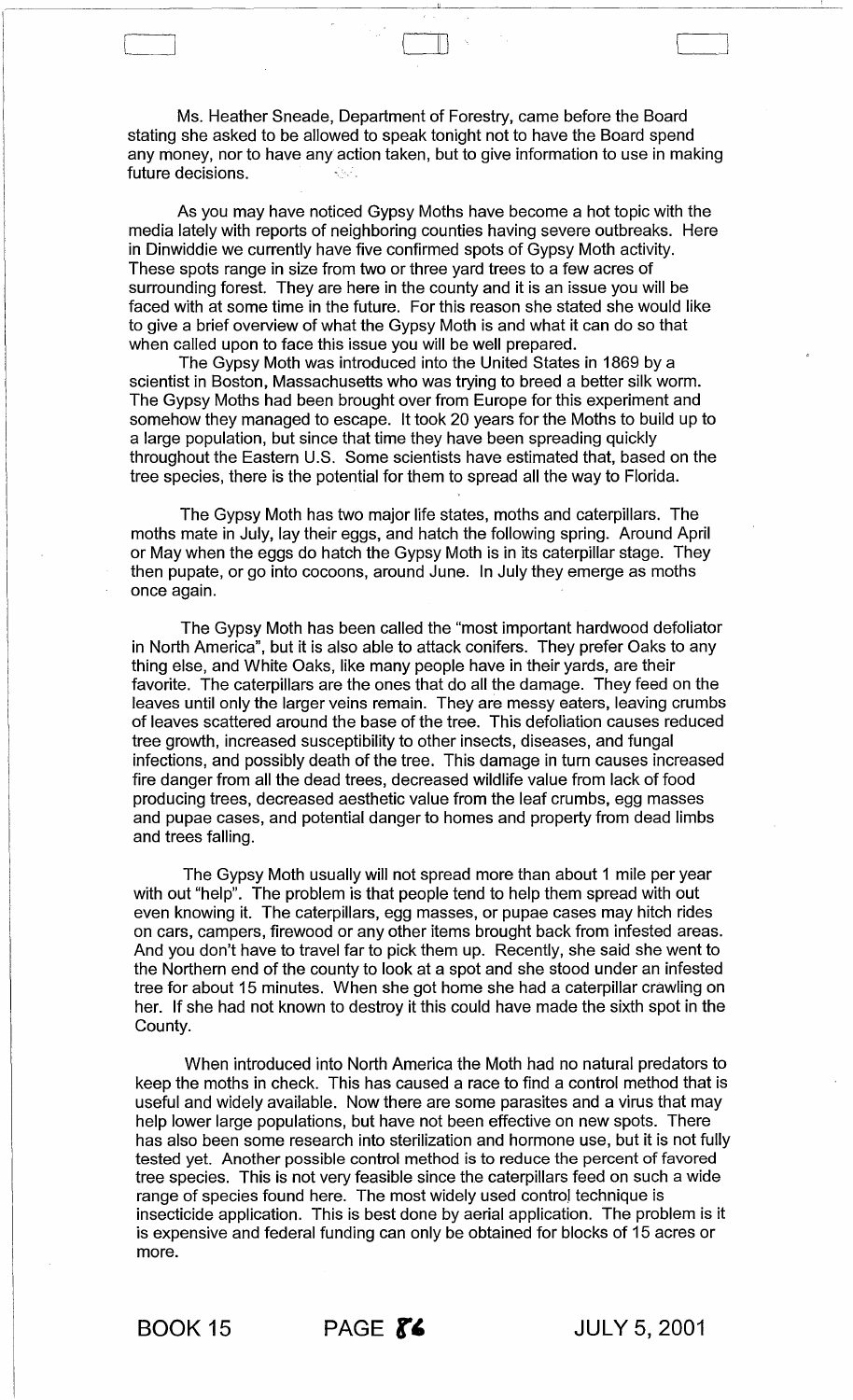Ms. Sneade gave the Board some brochures and stated this is an overview of what the county will be up against in the future and the information in them will help with identification and control. She also stated an excerpt from a letter written by the state Entomologist was included concerning his experiences with municipalities and their control decisions. She told the board if anyone had any questions to call Mike Parrrish, 469-4514, at the Extension Office or her, 469-7343, at the Forestry Department.

Mr. Moody asked what the acre requirement is for the cost sharing federal funds; a 15 acre block, Ms. Sneade replied.

Mr. Bowman asked if the large timber companies had been contacted. She replied, no.

# IN RE: PUBLIC HEARING - C-01-1- NTELOS/SPRINT PCS

Ms. Alma Russell stated this is an "action item" only; the Public Hearing has already come before the Board.

Mr. Long stated the County Attorney had received the following letter from Brent A. Jackson, Attorney, representing his client, the AM.E. Zion Church.

"Ms. Phyllis Katz, Esq. Sands, Anderson, Marks & Miller P.O. Box 1998 Richmond, VA 23218-1998

> RE: My Client - A.M.E. Zion Church Application - Sprint/Ntelos C-98-6 - Conditional Use Permit

Dear Ms. Katz:

Please be informed that our client, the AM.E. Zion Church, Mid-Atlantic Region, has authorized this firm to formally convey to the Board of Supervisors of Dinwiddie County, Virginia said client's approval with regard the abovementioned Conditional Use Permit which is currently pending. Our client has met with the applicant and it's agents, and after much discussion regarding the Church's concerns and challenges, it has been agreed to support the Conditional Use Permit as proposed.

In light of this support, we withdraw and waive our earlier objections as noted to the Board in our letter dated May 1, 2001.

We thank you in advance and if there are any additional questions, please do not hesitate to contact this office.

Sincerely,

Brent A. Jackson"

Mr. Bracey commented he still wasn't happy; the applicants had "hoodwinked" everyone. They did not talk to the clients and weren't concerned about the neighbors, community or myself. The only thing they are interested in is how much money they are going to make. He stated he knew the "deal"; the applicants met with the Church officials and it was all about money. He asked the Board "how would you like to look at this everyday?"

Upon Motion of Mr. Haraway;

BE IT RESOLVED, that in order to assure compliance with the Virginia Code Section 15.2286 (A) (7) it is stated that the public purpose for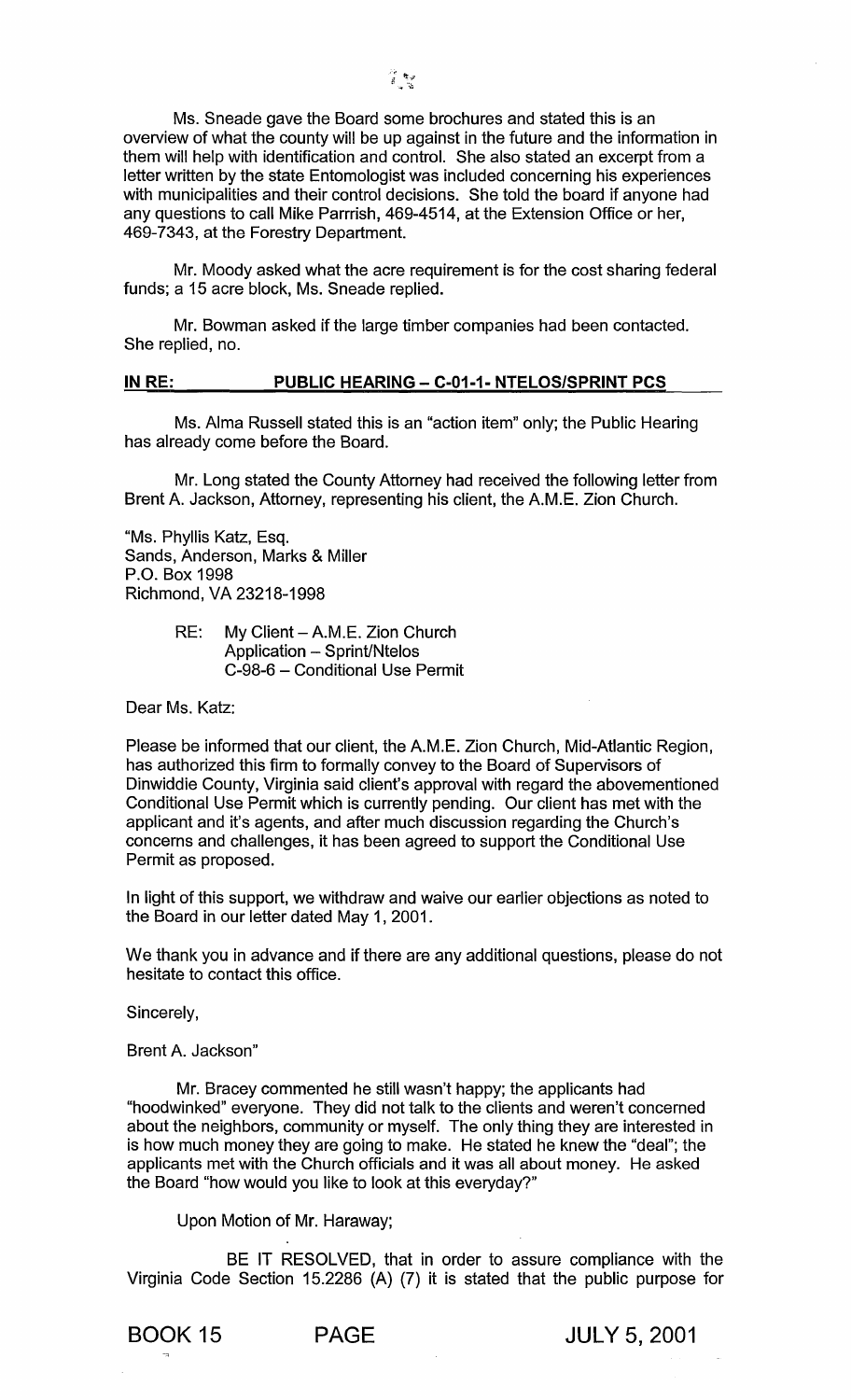which this Resolution is initiated is to fulfill the requirements of public necessity, convenience, general welfare and good zoning practice I move that conditional use permit C-01-01 be approved with the conditions recommended by the Planning Commission.

 $\vert \vert$ 

Planning Summary Report

File: C-01-01 Applicant: NTELOS and Sprint PCS Property Address: 18626 Lundy's Road, Dinwiddie, VA 23841<br>Acreage: 113 acres Acreage: Tax Map Parcel: 57-83<br>Zoning: Agricultura Agricultural, general A-2

The applicant, NTELOS and Sprint PCS, have requested a modification of the conditional use permit C-98-6 in order to increase the height of the existing telecommunications tower located on the A. M. E. Zion Church property from 192' to 250'. NTELOS wishes to provide telecommunications services along the 1-85 corridor. They have reviewed the available height on the existing A.M.E. Zion site and determined that they needed to extend the tower if they are to obtain the coverage they seek in the Dinwiddie Courthouse area.

The Planning Commission heard this case at their February  $14<sup>th</sup>$ and March 14<sup>th</sup> public meetings. After the staff report and the presentation by NTELOS, the Chairman opened the meeting for citizen comment. No one in attendance spoke on this request. The Chairman closed the public hearing portion of this case. After discussion among the Commissioners, action on this case was tabled until the March  $14<sup>th</sup>$  meeting since a few questions and/or statements were made that required additional action. This action was acceptable to the applicant. The concerns were: follow-up on contacts made by NTELOS regarding neighborhood response to their request; and further contact with the Public Safety Director regarding future need for the tower. At the March 14<sup>th</sup> meeting, it was reported that Mr. Wood contacted several neighbors and they did not object to the tower extension. Mr. Scheid stated that his conversation with the Public Safety Officer revealed that this tower was not presently needed but could be needed in the future. If such a need arose, the tower height needed would be at 300'. It was noted previously that the study conducted by NTELOS engineers revealed that a height of 200' or greater would satisfy the communications needs for them in the Dinwiddie Courthouse area. With the above in mind, the Planning Commission voted (5-1) to

recommend approval of the conditional use permit subject to the conditions previously imposed and the following conditions attached:

- 1. The tower height shall be limited to two hundred ten (210) feet; The extension of the tower will be such that it will be able to support the weight, wind and ice loads associated with the extension to three hundred (300) feet and carrying at least three (3) other antenna arrays; and \_
- 2. NTELOS will provide dual lighting which consists of red lights at night and flashing white lights during the day. Additional, NTELOS will install a lighting system which uses fresnel lenses designed to focus approximately 90% of the light generated towards the horizon and upward to minimize the amount of light visible from the ground.

The Motion was Seconded by Mr. Clay.

Ms. Roma Sein, Attorney, asked if she could get clarification on the height of the tower.

Mr. Moody stated the application was for 210'. He asked Mr. Thompson if



-------------------------------------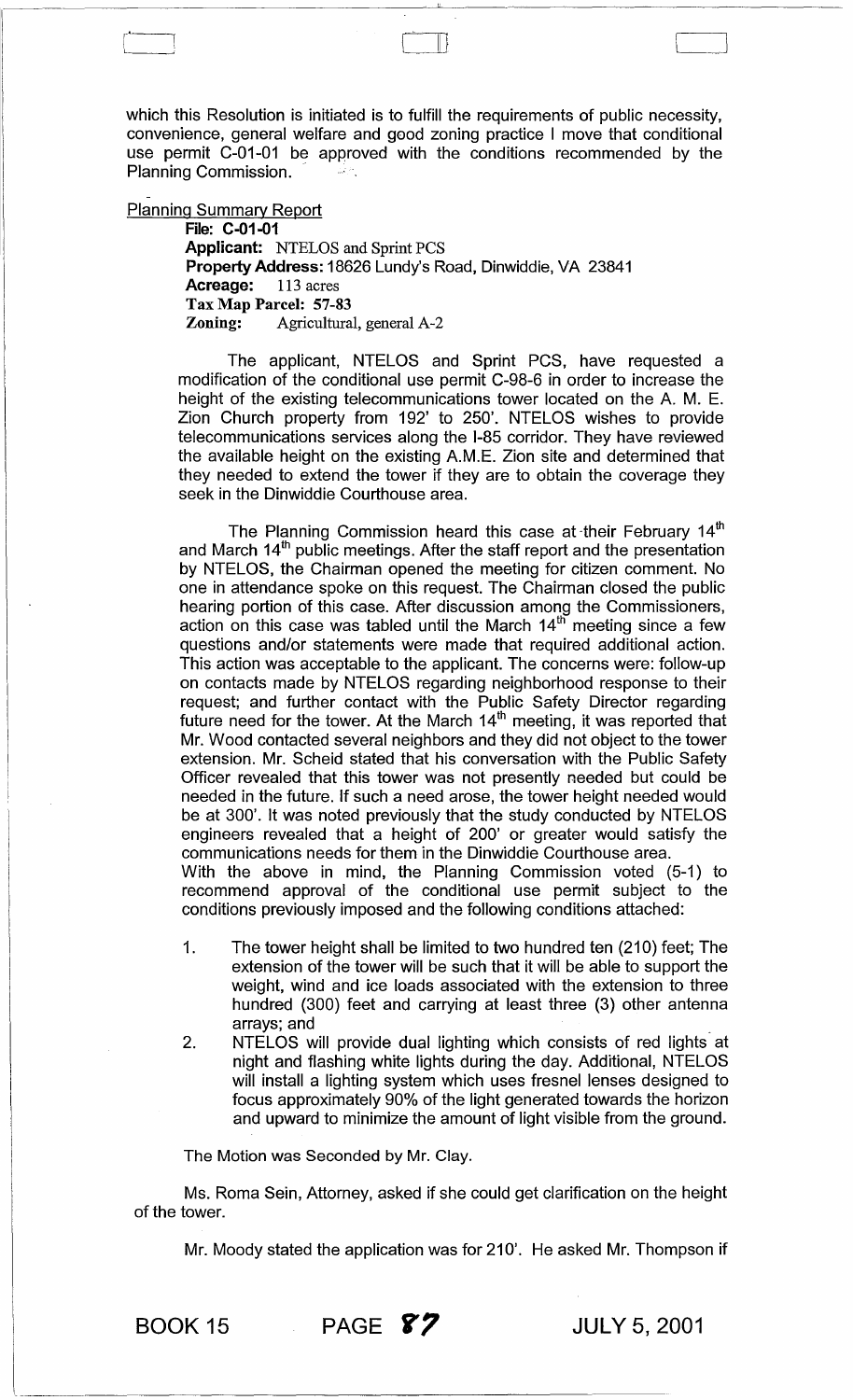that was what the Planning Commission had passed. Mr. Thompson stated the request was for 210', but after the Planning Commission meeting on March 14, 2001, and before the Board of Supervisors held their Public Hearing NTELOS had sent in a request to extend it to 220'.

Ms. Sein stated because of the design of the tower, the company who did the tower design had recommended 220' to be able to extend the tower up to 300'. Due to the structure of the tower, it is not designed to be extended precisely to 210' in height. So to provide a usable space on the tower, if extended, and to maintain the structural integrity of the tower as required by the development conditions, NTELOS must extend the structure by two tower sections. The actual tower is 190' with a lightening rod that extends 2' so that is why it is considered a 192' structure. The next two sections of the tower are designed for a 10' and 20' section bringing the total tower height to 220' for a total of a 30' extension. NTELOS is requesting to mount their tower slightly below that, at 215', to allow space for working on the tower extensions in the future without disruption of service.

Mr. Muscarella responded the way these towers are structurally designed the flanges and bolting plates for one section, which is bolted to the next section, there is a certain amount of strength and calculations that go into each section as they bolt up. If NTELOS were to try to redesign it, the whole tower would have to be redesigned. In order to take that 10' section off both carriers below it would have to be displaced.

Mr. Moody asked the representative from Atlantic Technology Consultants, Inc. to come forward.

Mr. Joe Vidunas, Atlantic Technology Consultants, Inc., stated he thinks there is a tower manufacturer that could design a section for a tower at which would support the 300' tower structurally.

Mr. Bracey asked the Chairman to call for the roll.

Mr. Bowman, Mr. Clay, Mr. Haraway, Mr. Moody voting "Aye", Mr. Bracey, Voting "Nay".

# IN RE: C-01-5 - AMERICAN/NTELOS - CONDITIONAL USE PERMIT

Mr. Long stated this was an action item only the public hearing had taken place on May 2, 2001.

Upon Motion of Mr. Bowman, Seconded by Mr. Clay, Mr. Bowman, Mr. Clay, Mr. Haraway, Mr. Bracey, Mr. Moody voting "Aye".

BE IT RESOLVED, that in order to assure compliance with the Virginia Code Section 15.2286 (A) (7) it is stated that the public purpose for which this Resolution is initiated is to fulfill the requirements of public necessity, convenience, general welfare and good zoning practice I move that conditional use permit C-01-05 submitted by NTELOS and American Towers, as stated below, is hereby amended and approved with the conditions recommended by the Planning Commission.

# Planning Summary Report

File: C-01-5 Applicant: NTELOS and American Tower Property Address: 12300 Quaker Road, Dinwiddie, VA 23841 Acreage: 38 acres (a 100' x 100' portion leased) Tax Map Parcel: 46-9B Zoning: Agricultural, general A-2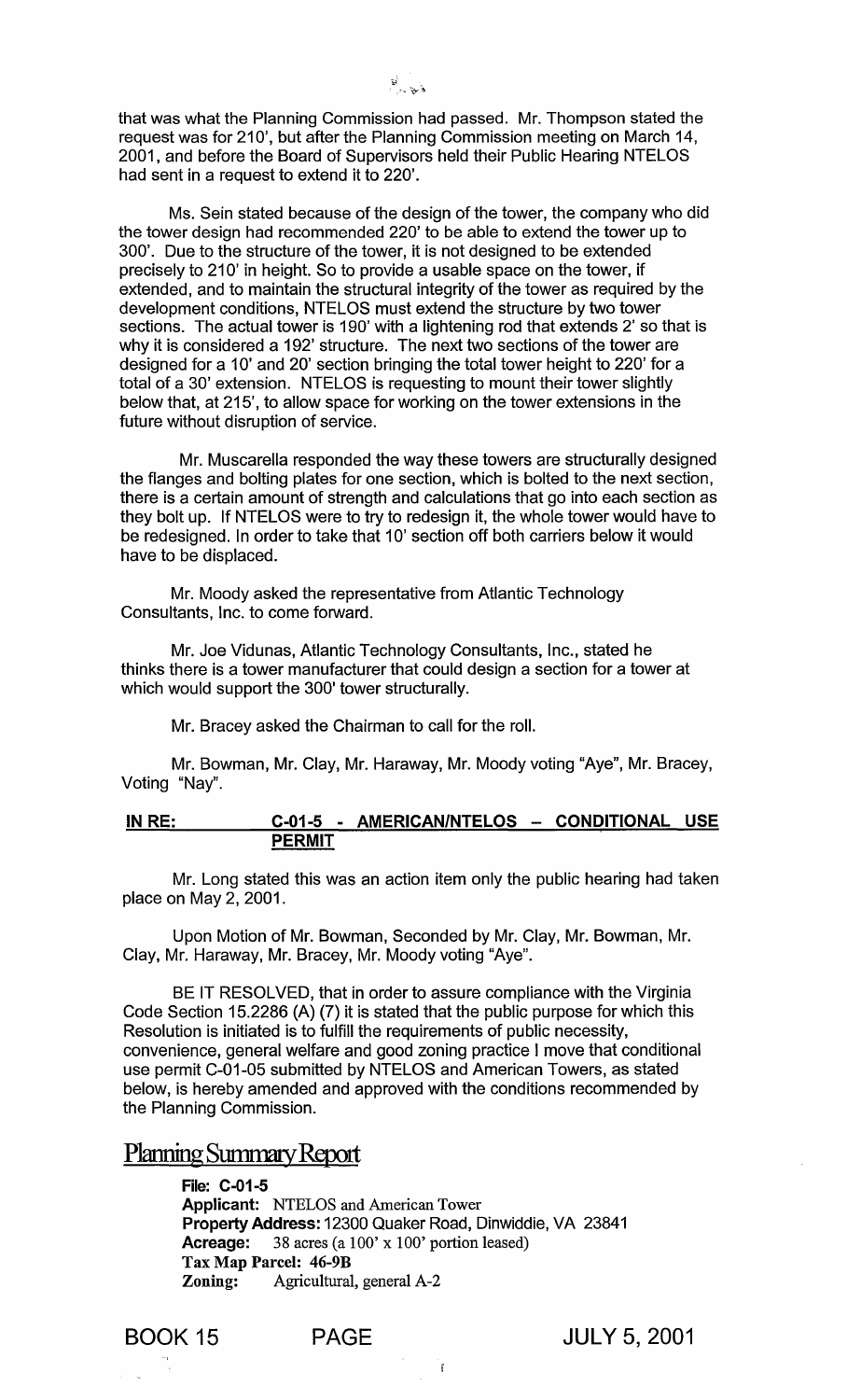The applicants, NTELOS and American Tower, are seeking a conditional use permit to construct, operate and maintain a two hundred fifty (250)<br>foot lattice telecommunications tower, related equipment and foot lattice telecommunications tower, related equipment and improvements for the purpose of mounting wireless telecommunications antennas. NTELOS wishes to provide telecommunications services along the 1-85 corridor. They have reviewed the available height of other structures along the corridor in this area and determined that they needed to construct a tower if they are to obtain the coverage they seek. The property is cut over timberland and is located north of the northbound rest stop on 1-85. The nearest residence is approximately 950' from the tower and is owned by Wynonah Wesson Thomas. It is estimated that 13 residences are located within 1/2 mile of the tower of which 2 residences are owned by members of the Thomas family. The nearest point of Quaker Road to the tower is approximately 1450 feet.

--~---~---c---------------

The Planning Commission heard this case at their April 11<sup>th</sup> public meeting. After the staff report and the presentation by NTELOS, the Chairman opened the meeting for citizen comment. Mrs. Linda Hensley of 12612 Quaker Road and Mr. Arthur Green, Jr. of 12112 Quaker Road spoke in opposition to the request. The Chairman closed the public hearing portion of this case after receiving their testimony. After discussion by the Planning Commissioners, the Planning Commission voted 6-0 (Mr. Moody absent) to recommend approval of the conditional use permit subject to the following conditions:

- 1. The tower proposed by American Tower shall not exceed two hundred fifty (250) feet in height;
- 2. Lighting will be accomplished as noted on the plans (dual-flashing system with red at night and white during the day utilizing fresnel lenses as noted);
- 3. The applicant, American Tower, shall allow at least two (2) other wireless telecommunications providers to locate on the tower and site, and shall provide the County, upon request, verifiable evidence of having made a good faith effort to allow such location;
- 4. American Tower shall construct the tower as shown in the plans prepared by Matrix Engineering, entitled Gravelly Run, 12300 Quaker Road, Dinwiddie, Virginia, VA-F814-4 which was submitted by the applicant with the application;
- 5. Language shall be added to the application stating that the County shall have co-location rights on the tower at no cost to the County; and
- 6. The conditional use permit must be reviewed at least every two (2) years for compliance with stated conditions.

### INRE: APPOINTMENT -SOCIAL SERVICES BOARD

Upon Motion of Mr. Clay, Seconded by Mr. Haraway, Mr. Haraway, Mr. Clay, Mr. Bowman, Mr. Bracey, Mr. Moody voting "Aye",

BE IT RESOLVED by the Board of Supervisors of Dinwiddie County, Virginia that Mrs. Linda Cunningham is hereby appointed to the Social Services Board, for a four-year term expiring June 30, 2005.

### IN RE: APPOINTMENT – RC & D COUNCIL

Upon Motion of Mr. Haraway, Seconded by Mr. Clay, Mr. Haraway, Mr. Clay, Mr. Bowman, Mr. Bracey, Mr. Moody voting "Aye",

BE IT RESOLVED by the Board of Supervisors of Dinwiddie County, Virginia that Mr. Granville Maitland is hereby appointed to serve on the RC& D Council, for a three-year term expiring June 30, 2004.

Mr. Moody stated he would like to check with Mike Jones to see if he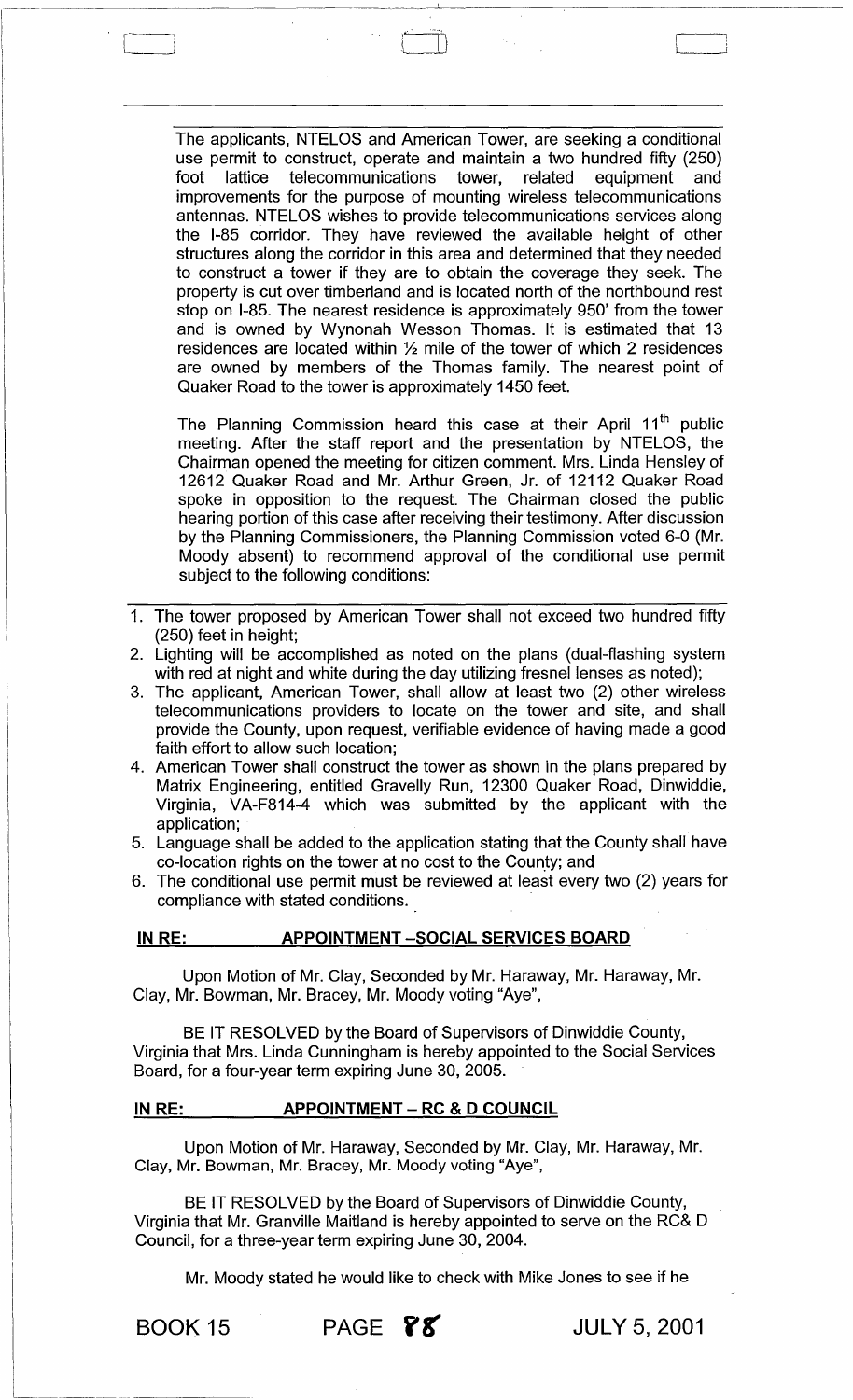would be interested in serving on the council also.

# IN RE: APPOINTMENTS - REDISTRICTING COMMITTEE

Upon motion of Mr. Bowman, seconded by Mr. Clay, Mr. Bowman, Mr. Clay, Mr. Haraway, Mr. Bracey, Mr. Moody voting "aye",

BE IT RESOLVED by the Board of Supervisors of Dinwiddie County, Virginia that Mr. William Branch is hereby appointed to serve on the Redistricting Committee representing District #3.

# IN RE: BUDGET SUPPLEMENT - SCHOOL BOARD - FY 2002 BUDGET - ADDITIONAL FUNDING

Mr. Haraway made the motion to give the Schools an additional \$200,000 for the FY 2002 budget year. He stated the State decreased their budget and he felt they had practiced good fiduciary responsibility and deserved the money they had requested.

Mr. Bowman seconded the motion.

Mr. Bracey commented that there was another issue, the Detention Home, that came to us at the last meeting also. We have to carry our weight with this too. Where are the funds going to come from?

Mr. Haraway stated we can get it from the reserve and make it up next year in the budget.

Mr. Long replied that it is costing us a lot more because we are having to send kids to other locations and it would be hard to judge how much it will cost the county.

Mr. Clay stated he was against giving the School Board the additional funds right now. The new Superintendent and Assistant Superintendent is getting new furniture and they are painting the offices. They aren't as bad off as they make out to be. They hired a new Secretary that worked in the Administration Office and are paying her a higher salary than we can pay her.

Mr. Haraway stated he left the last meeting wondering about that situation. So he called the School Board to find out about the issue. They offered her \$20,817 at Step 6 and gave her 1 year credit for every 2 years experience she had. Administration Staff could have hired the person for more money if we had given steps for her experience.

Mr. Moody stated we need to give additional funds but he hated to run into the reserves.

Mr. Bowman commented he had asked before, "Did anyone do an exit interview?" He was advised the individual was a part time employee.

Mr. Moody called for the vote.

Mr. Bowman, Mr. Haraway, Mr. Bracey, Mr. Moody voting "aye", Mr. Clay, voting "Nay",

BE IT RESOLVED by the Board of Supervisors of Dinwiddie County, Virginia that an additional \$200,000 be added to the local transfer to School Board budget as follows:  $$163,913 -$  Instruction; \$36,087 - Operation and Maintenance.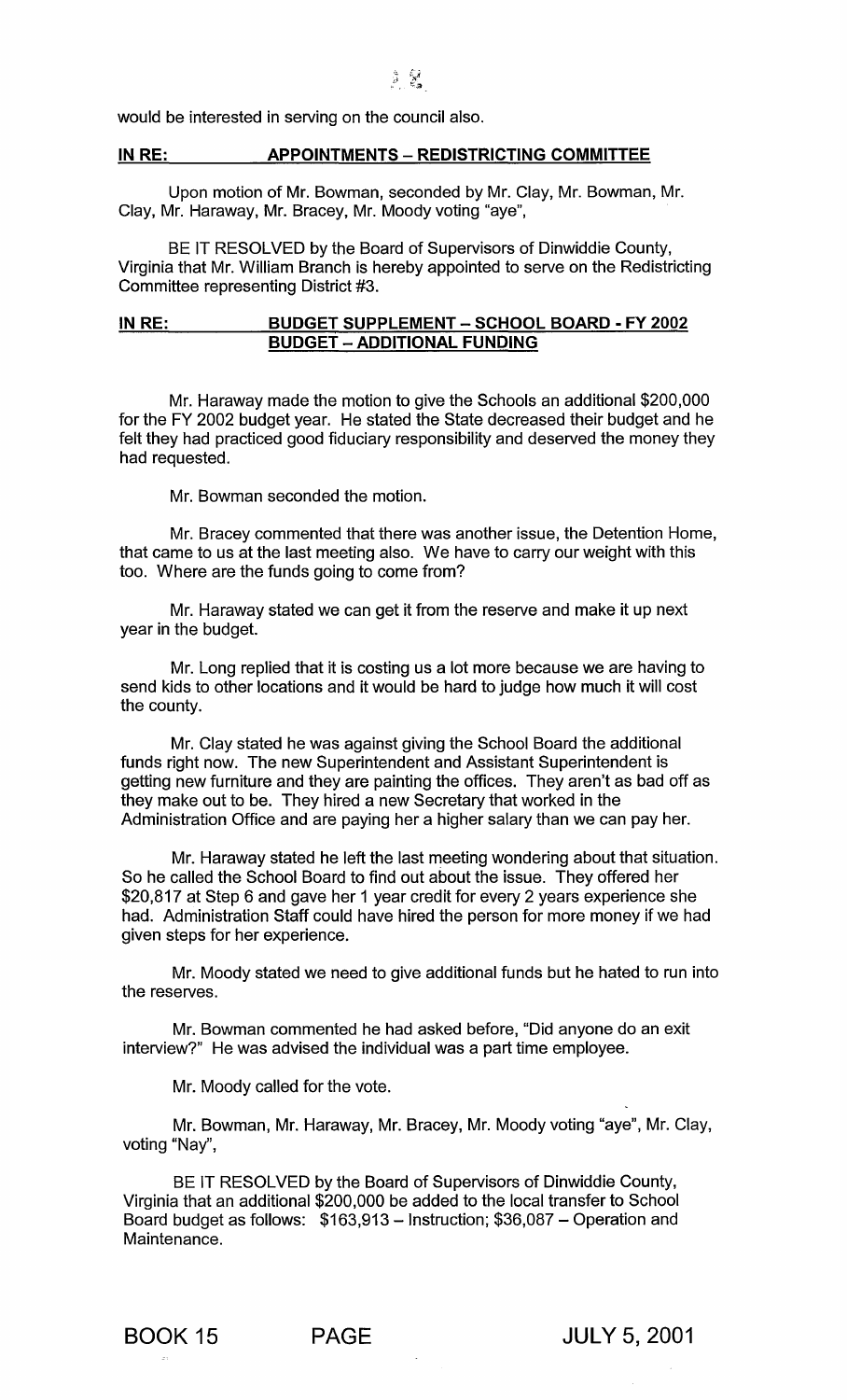IN RE:

# RESOLUTION - TO EXTEND CORPORATE LIFE OF THE APPOMATTOX RIVER WATER AUTHORITY AND CONCURRENT RESOLUTION

 $\prod$ 

# RESOLUTION OF THE MEMBERS OF THE APPOMATTOX RIVER WATER AUTHORITY

 $\Box$ 

WHEREAS, the Council of the City of Petersburg, the Council of the City of Colonial Heights, the Board of Supervisors of Prince George, the Board of Supervisors of Dinwiddie County, the Board of Supervisors of Chesterfield, (the "Participating Jurisdictions") created the Appomattox River Water Authority (the "Authority") in 1950 pursuant to the Code of Virginia of 1950, as amended; and

WHEREAS, the members of the Authority have determined that it is in the best interests of the Authority to extend the corporate life of the Authority;

NOW, THEREFORE, BE IT RESOLVED BY THE APPOMATTOX RIVER WATER AUTHORITY:

- 1. The Authority hereby requests the Participating Jurisdictions to consider and adopt the concurrent resolution, attached hereto as Exhibit "A", to extend the corporate existence of the Authority for fifty years from June 1, 2001.
- 2. This resolution shall take effect immediately.

Adopted by the Appomattox River Water Authority on June 13, 2001.

# CONCURRENT RESOLUTION EXTENDING THE CORPORATE LIFE OF THE APPOMATTOX RIVER WATER AUTHORITY

WHEREAS, the Council of the City of Petersburg, the Council of the City of Colonial Heights, the Board of Supervisors of Prince George, the Board of Supervisors of Dinwiddie County, the Board of Supervisors of Chesterfield, ( the "Incorporating Jurisdictions") created the Appomattox River Water Authority (the "Authority") in 1950 pursuant to the Code of Virginia of 1950, as amended; and concurrent resolutions adopted by the Incorporating Jurisdictions; and

WHEREAS, the Incorporating Jurisdictions deem it advisable the extend the corporate life of the Authority;

NOW, THEREFORE, BE IT RESOLVED BY the undersigned Governing Bodies of the City of Petersburg, the City of Colonial Heights, the County of Prince George, the County of Dinwiddie County, the County of Chesterfield:

- 1. The Authority shall have a term of existence for fifty years from June 1, 2001 and for such period or periods as may from time to time be provided by resolution of the City councils and Boards of Supervisors of each political subdivision participating in the Authority.
- 2. This resolution shall take effect immediately.

Upon Motion of Mr. Bracey, Seconded by Mr. Bowman, Mr. Clay, Mr. Haraway, Mr. Bowman, Mr. Bracey, Mr. Moody voting "Aye", these Resolutions were adopted.

IN RE: RESOLUTION OF THE MEMBERS OF THE APPOMATTOX RIVER AUTHORITY - MEMORANDUM OF UNDERSTANDING

------------------------------

PAGE **y,** JULY 5,2001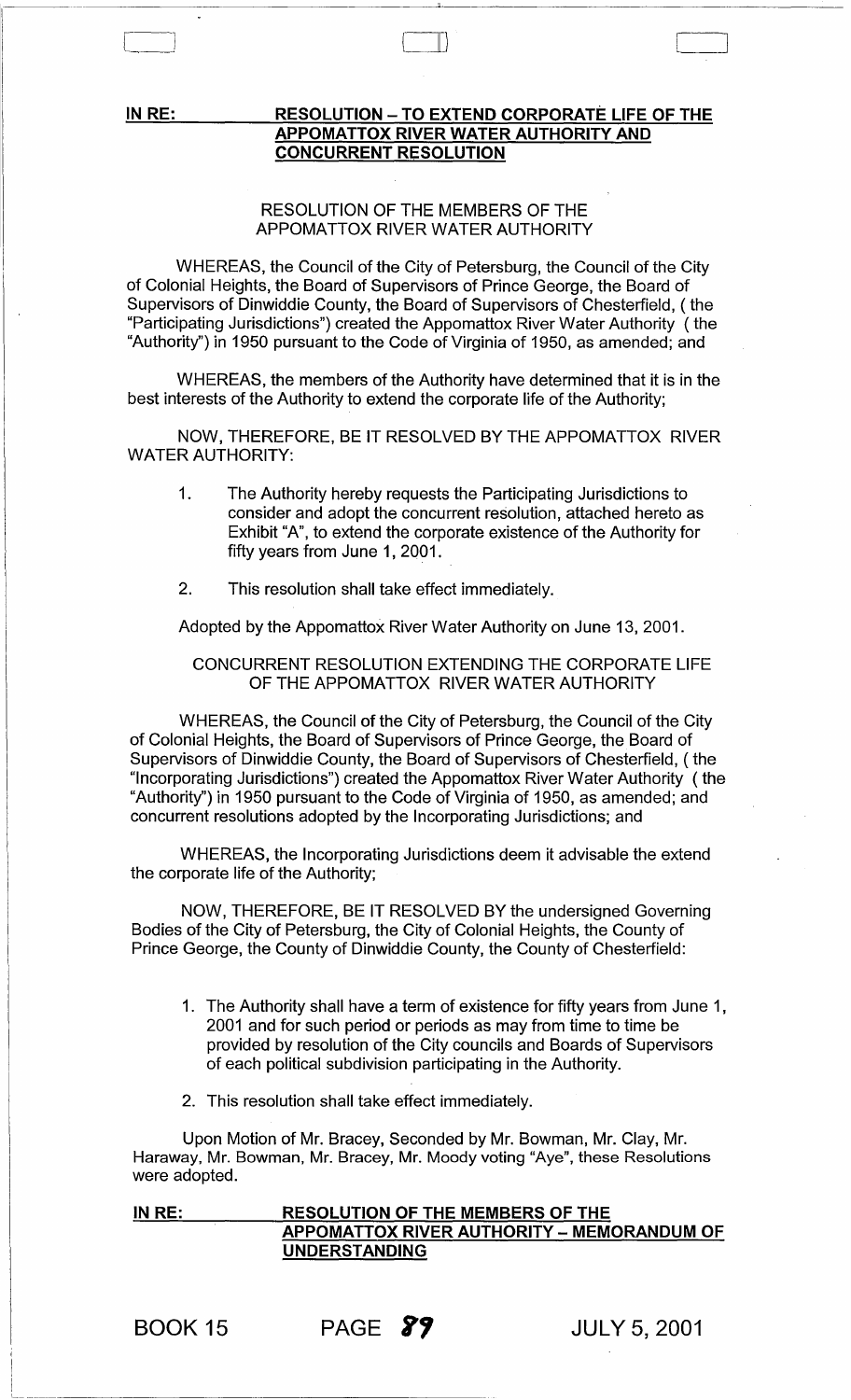WHEREAS, the Council of the City of Petersburg, the Council of the City of Colonial Heights, the Board of Supervisors of Prince George, the Board of Supervisors of Dinwiddie County, the Board of Supervisors of Chesterfield, (the "Participating Jurisdictions") each entered into service agreements, as amended, with the Appomattox River Water Authority (the "Authority") (collectively, the "Service Agreements"), which provide for, among other things, the sale of water by the Authority to the Participating Jurisdictions; and

WHEREAS, the Service Agreements contemplate improvements, betterments, repairs, equipment replacements, extensions and expansions (the "Future Improvements" and the "Future Expansions") to the water system to meet the future needs of the Participating Jurisdictions; and

WHEREAS, the members of the Authority have determined that it is in the best interest of the Authority to amend the method through which Future Expansions may be funded under the Service Agreements:

NOW, THEREFORE, BE IT RESOLVED BY THE APPOMATTOX RIVER WATER AUTHORITY:

1. The Authority hereby approves the Third Amendment to the 1964 Service Agreements between the Authority and the Participating Jurisdictions (the "Third Amendment") and the Memorandum of Understanding ( the "MOU"), attached hereto as Exhibits "A and "B", respectively. The Chairman, Vice Chairman or General Manager of the Authority are each authorized to execute and deliver on the Authority's behalf the Third Amendment and the MOU, with such changes, insertions or omissions as may be approved by the Chairman, Vice Chairman or General Manager. Such approval will be evidenced conclusively by the execution and delivery of such documents on the Authority's behalf.

2. The Authority hereby requests the Participating Jurisdictions to consider and adopt the concurrent resolution, attached hereto as Exhibit "C", approving the Third Amendment and authorizing the execution and delivery of the Third Amendment by the proper officers of the respective cities and Counties.

3. The Authority agrees to enter into a MOU with any locality that desires to pay its expansion share and authorizes the Chairman, Vice Chairman or General Manager to execute such MOU on behalf of the Authority.

4. This resolution shall take effect immediately.

Adopted by the Appomattox River Water Authority on June 13, 2001.

# **CONCURRENT RESOLUTION RELATING TO THE THIRD AMENDMENT TO THE 1964 SERVICE AGREEMENTS BETWEEN THE APPOMATTOX RIVER WATER AUTHORITY AND THE PARTICIPATING JURISDICTIONS**

WHEREAS, the Council of the City of Petersburg, the Council of the City of Colonial Heights, the Board of Supervisors of Prince George, the Board of Supervisors of Dinwiddie County, the Board of Supervisors of Chesterfield, (the "Participating Jurisdictions") each entered into service agreements, as amended, with the Appomattox River Water Authority (the "Authority") (collectively, the "Service Agreements"), which provide for, among other things, the sale of water by the Authority to the Participating Jurisdictions; and

WHEREAS, the Service Agreements contemplate improvements, betterments, repairs, equipment replacements, extensions and expansions (the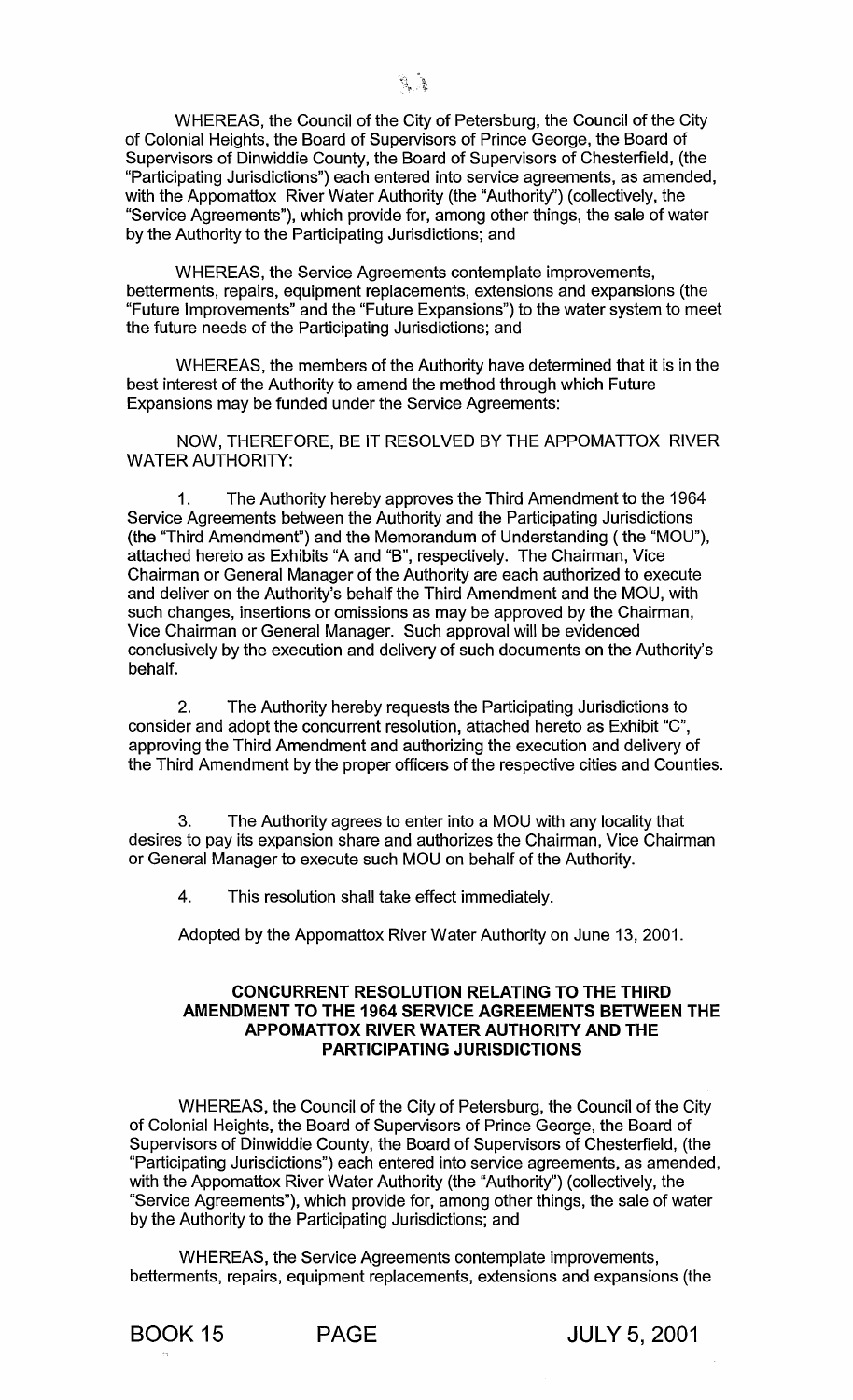"Future Improvements" and the "Future Expansions") to the water system to meet the future needs of the Participating Jurisdictions; and

WHEREAS, the members of the Authority have determined that it is in the best interest of the Authority to amend the method through which Future Expansions may be funded under the Service Agreements:

NOW, THEREFORE, BE IT RESOLVED BYTHE UNDERSIGNED GOVERNING BODIES OF THE CITY OF PETERSBURG, THE CITY OF COLONIAL HEIGHTS, THE COUNTY OF PRINCE GEORGE, THE COUNTY OF DINWIDDIE COUNTY, THE COUNTY OF CHESTERFIELD:

- 1. The Third Amendment to the 1964 Service Agreements between the Authority and the Participating Jurisdictions (the "Third Amendment"), attached hereto as Exhibit "A", is hereby approved.
- 2. The proper officers of the respective Cities and Counties are hereby authorized to execute and deliver the Third Amendment.
- 3. This resolution shall take effect immediately.

Upon Motion of Mr. Bracey, Seconded by Mr. Bowman, Mr. Clay, Mr. Haraway, Mr. Bowman, Mr. Bracey, Mr. Moody voting "Aye", these Resolutions were adopted.

# IN RE: COUNTY ADMINISTRATOR COMMENTS

- 1. The County Administrator advised the Board that there is a need to come in early on July 18, 2001 to cover several items that the staff needs direction on, i.e. Communications Staffing, Billing for Services, Personnel Study and Referendum Issues. He suggested 11 :00 A.M. on July 18, 2001.
- 2. The Assistant County Administrator advised the Board that a memo from the County Attorney had been included in the Board packet concerning the County's ability to regulate cable TV rates. She stated it is a complicated procedure but the new franchise will include language that would allow the Board to pursue regulation if they chose to do so.

| IN RE:      | <b>BOARD MEMBER COMMENTS</b>                                                                                                                                                                                                                                                                                                                                            |
|-------------|-------------------------------------------------------------------------------------------------------------------------------------------------------------------------------------------------------------------------------------------------------------------------------------------------------------------------------------------------------------------------|
| Mr. Bowman  | He stated he would like to thank the citizens who came out<br>tonight to express their concerns for the County and take<br>part in the meeting.                                                                                                                                                                                                                         |
| Mr. Bracey  | He stated at the retreat, a lot of issues were presented to the<br>Board and we left and did not give Administration any<br>direction on any of the projects nor what to do about the fire<br>services. What are we going to do about the safety of our<br>community? He said he was not going to go to another<br>retreat to sit and do nothing and this bothered him. |
| Mr. Haraway | No comments                                                                                                                                                                                                                                                                                                                                                             |
| Mr. Clay    | He stated he would like to see an audit done of the School<br>Board. He asked the County Administrator to check on<br>having one done.                                                                                                                                                                                                                                  |
| Mr. Moody   | He stated that he received the letter of June 15, 2001 from<br>Mr. Bracey. Under his impression, we had homework to do.<br>He said he needs to meet with some folks and he had been                                                                                                                                                                                     |

 $\begin{array}{ccc} \overline{ \phantom{a}} & & \overline{ \phantom{a}} & \overline{ \phantom{a}} & \overline{ \phantom{a}} & \overline{ \phantom{a}} & \overline{ \phantom{a}} & \overline{ \phantom{a}} & \overline{ \phantom{a}} & \overline{ \phantom{a}} & \overline{ \phantom{a}} & \overline{ \phantom{a}} & \overline{ \phantom{a}} & \overline{ \phantom{a}} & \overline{ \phantom{a}} & \overline{ \phantom{a}} & \overline{ \phantom{a}} & \overline{ \phantom{a}} & \overline{ \phantom{a}} & \overline{ \phantom{a}} & \overline$ 

 $\blacksquare$ 

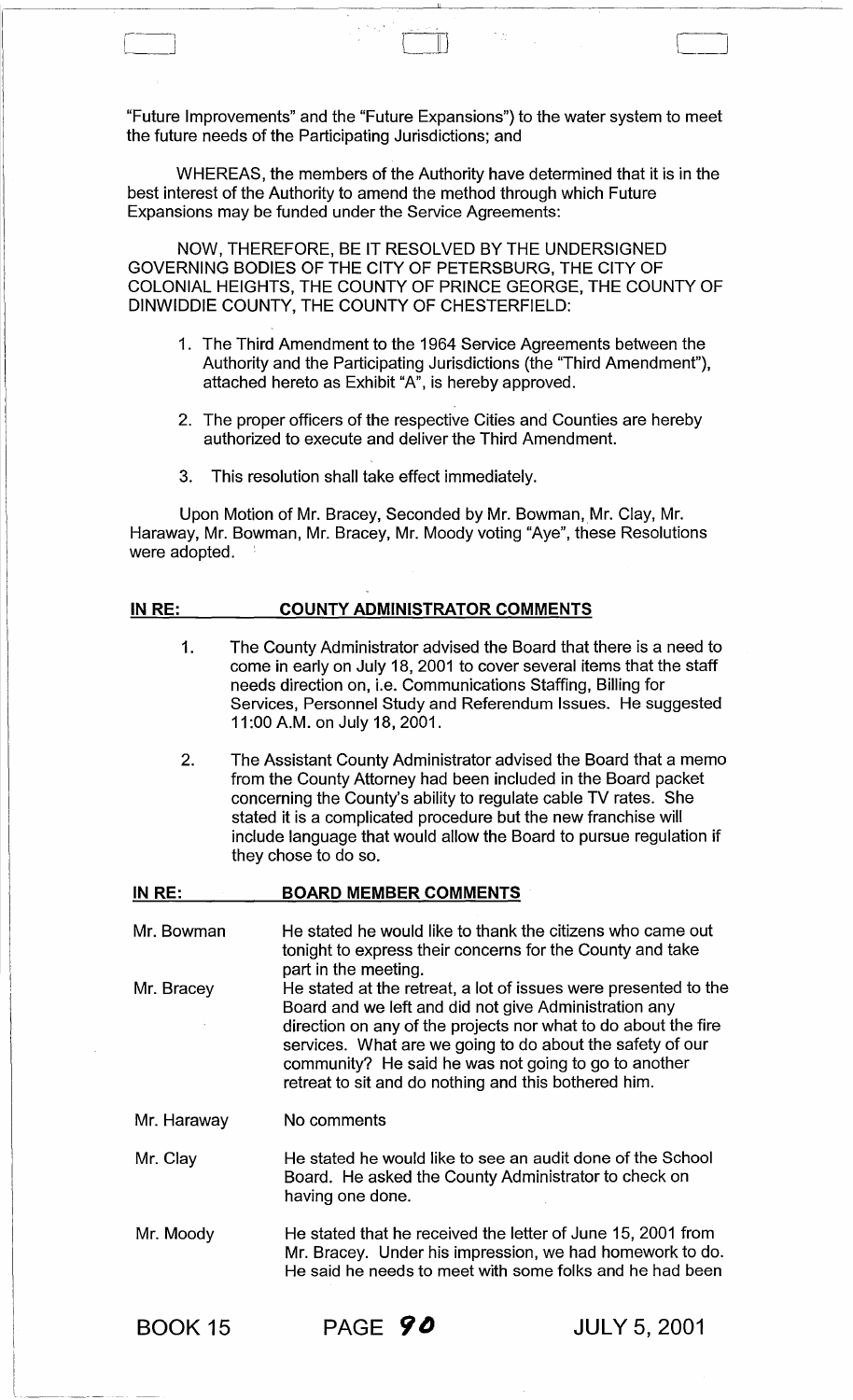busy. We did request that Staff bring back some things to us for and he felt that was to be discussed at the July  $18<sup>t</sup>$ continuation meeting. Mr. Bracey stated he hoped so whether the answer is yes or no; but hoped the Board would take action on the issues.

#### IN RE: CLOSED SESSION

Mr. Clay moved that the Board now convene in a closed meeting to discuss matters exempt from the open meeting requirements of the Virginia Freedom of Information Act:

The purpose of the closed meeting is to discuss subject matters identified as, Personnel Matters; Consultation with Legal Counsel. Matters to include: Personnel; Administration; Public Safety; Consultation with Legal Counsel - for Virginia Bio Fuels, and Referendum. .

- Personnel Matters, § 2.1-344 A 1 of the Code of Virginia, (candidates for employment OR the assignment, appointment, promotion, performance, demotion, discipline, salaries, compensation, resignation of employees) Personnel - County Administration; Public Safety.
- Consultation with legal counsel, § 2.1-344 A.7 of the Code of Virginia, (consultation with legal counsel and briefings by staff members and consultants about actual or probable and public discussion would adversely affect the negotiating or litigating posture of the County or Town - OR - consultation with legal counsel regarding specific legal matters that require legal advice) Virginia Bio Fuels, and Referendum.

Mr. Bracey seconded the motion. Mr. Clay, Mr. Haraway, Mr. Bowman, Mr. Bracey, Mr. Moody voting "Aye" the Board moved into the Closed Meeting at 8:30 P.M.

A vote having been made and approved the meeting reconvened into Open Session at 9:15: P.M.

# IN RE: CERTIFICATION

Whereas, this Board convened in a closed meeting on this date pursuant to an affirmative recorded vote in accordance with the Virginia Freedom of Information Act;

Whereas, Section 2.1-344.1 of the Code of Virginia requires a certification by the board that such closed meeting was conducted in conformity with Virginia law;

Now, therefore be it resolved that the Board hereby certifies that, to the best of each member's knowledge, (1) only public business matters lawfully exempted from open meeting requirements under the Virginia Freedom of Information Act were heard, discussed or considered in the closed meeting to which this certification applies; and (2) only such public business matters as were identified in the motion by which the closed meeting was convened were heard, discussed or considered in the meeting to which this certification applies.

Upon Motion of Mr. Clay, Seconded by Mr. Haraway, Mr. Clay, Mr. Haraway, Mr. Bowman, Mr. Bracey, Mr. Moody voting "Aye", this Certification Resolution was adopted.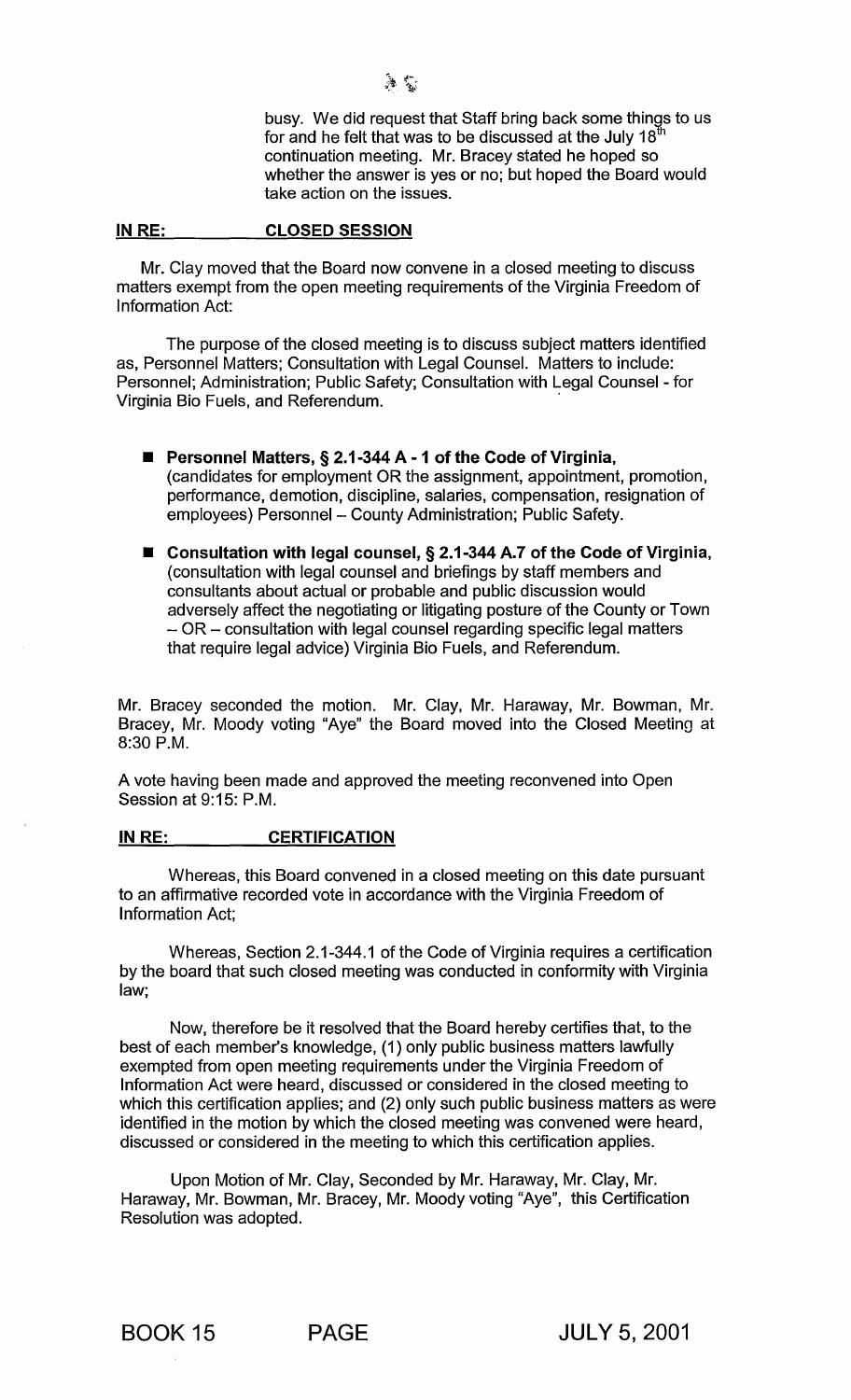# **IN RE: ADJORNMENT**

--'---~, OJ,

Upon Motion of Mr. Bracey, Seconded by Mr. Haraway, Mr. Clay, Mr. Haraway, Mr. Bowman, Mr. Bracey, Mr. Moody, voting "Aye", the meeting adjourned at 9:16 P.M. to be continued until 11:00 A.M., July 18, 2001 for discussion of the issues remaining from the retreat session.

 $Q_{\cdot}$ <u> Vlav</u>i Harrison A. Moody Chairman

**JULY 5,2001** 

, ,

 $7L$  Mw

BOOK 15 **PAGE** *91* 

"'I. ~'.

R. Martin Long County Administrator

labr